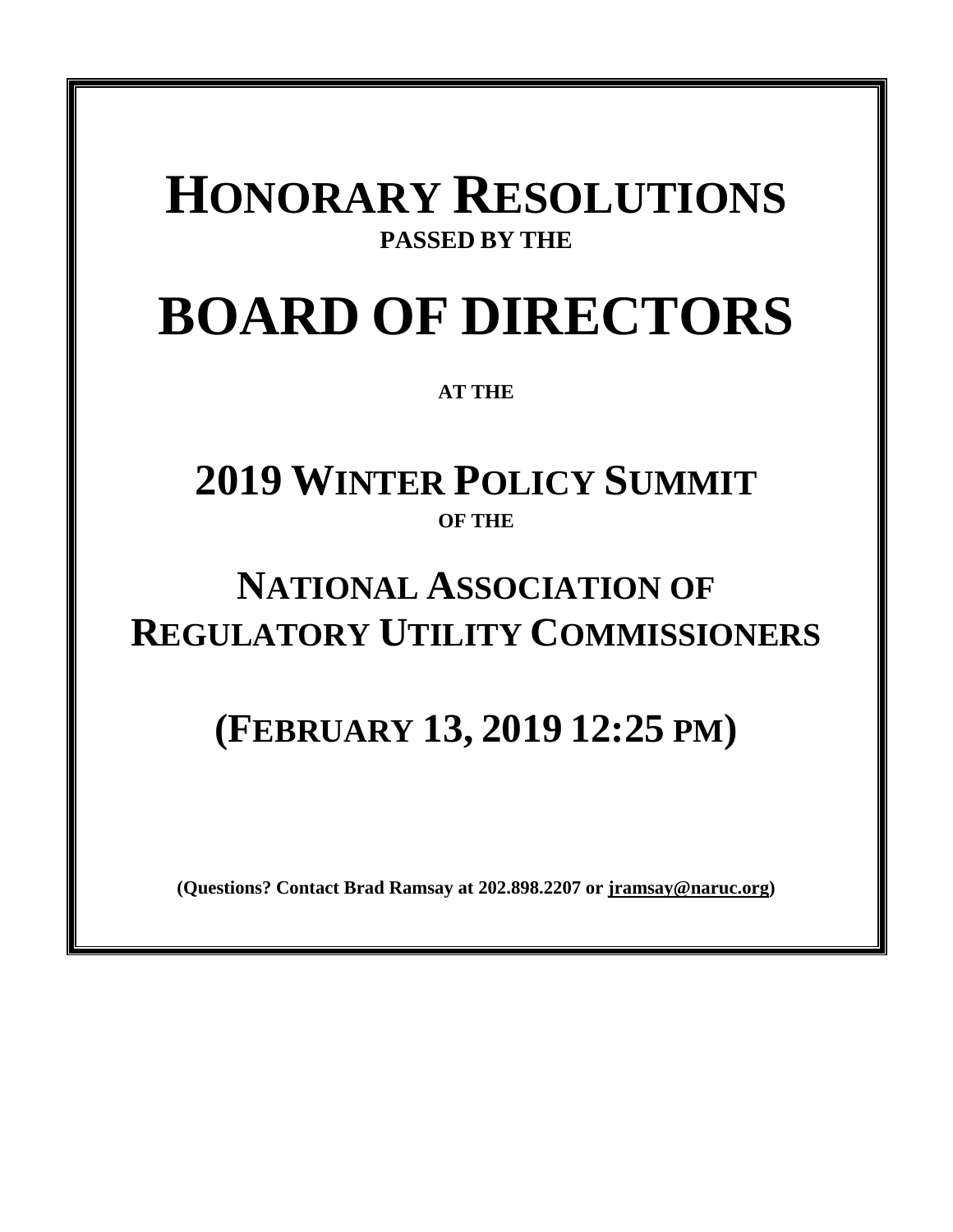### *TABLE OF CONTENTS*

| $[1]$ | <b>Resolution Honoring Commissioner Emeritus Rachael Eubanks of Michigan</b>                                                         | Page 1  |
|-------|--------------------------------------------------------------------------------------------------------------------------------------|---------|
|       | [2/6 4:58 pm version from Janel Haretoun] Originating in Supplier and Workforce Diversity                                            |         |
| [2]   | <b>Resolution Honoring Commissioner Betty Ann "Jersey Girl" Kane</b>                                                                 | Page 3  |
|       | [2/6 11:05 pm version from Cary Hinton] Originating in Telecommunications                                                            |         |
| [3]   | <b>Honorary Resolution for Commissioner Emeritus Travis Kavulla of Montana</b>                                                       | Page 5  |
|       | [2/12 2:00 pm version from Greg Doyle] Originating in Telecommunications                                                             |         |
| [4]   | <b>Honorary Resolution for Commissioner Emeritus Nancy Lange of Minnesota</b>                                                        | Page 7  |
|       | [1/18 1:11 pm version from Karen Olesky] Originating in Energy Resources and the Environment<br>and Supplier and Workforce Diversity |         |
| [5]   | <b>Resolution Honoring Wendy "I Think I Can Help" Moser of Colorado</b>                                                              | Page 8  |
|       | [2/5 9:43 am version from Cary Hinton] Originating in Telecommunications                                                             |         |
| [6]   | Honorary Resolution for Commissioner Emeritus Carla Peterman of California                                                           | Page 10 |
|       | [1/16 2:33 pm version from Karen Olesky] Originating in Energy Resources and the Environment                                         |         |
| [7]   | <b>Resolution Honoring Commissioner Emeritus Elana Wills of Arkansas</b>                                                             | Page 12 |
|       | [2/8 2:03 pm version from Commissioner Thomas] Originating in Energy Resources and the<br>Environment                                |         |
| [8]   | <b>Resolution Honoring Bill Edge</b>                                                                                                 | Page 13 |
|       | [1/22 4:37 pm version from Cindy Muir] Originating in Consumers and the Public Interest                                              |         |
| [9]   | <b>Resolution Honoring Jeff Richter</b>                                                                                              | Page 14 |
|       | [2/5 2:13 pm version from Holly O'Higgins] Originating in Telecommunications                                                         |         |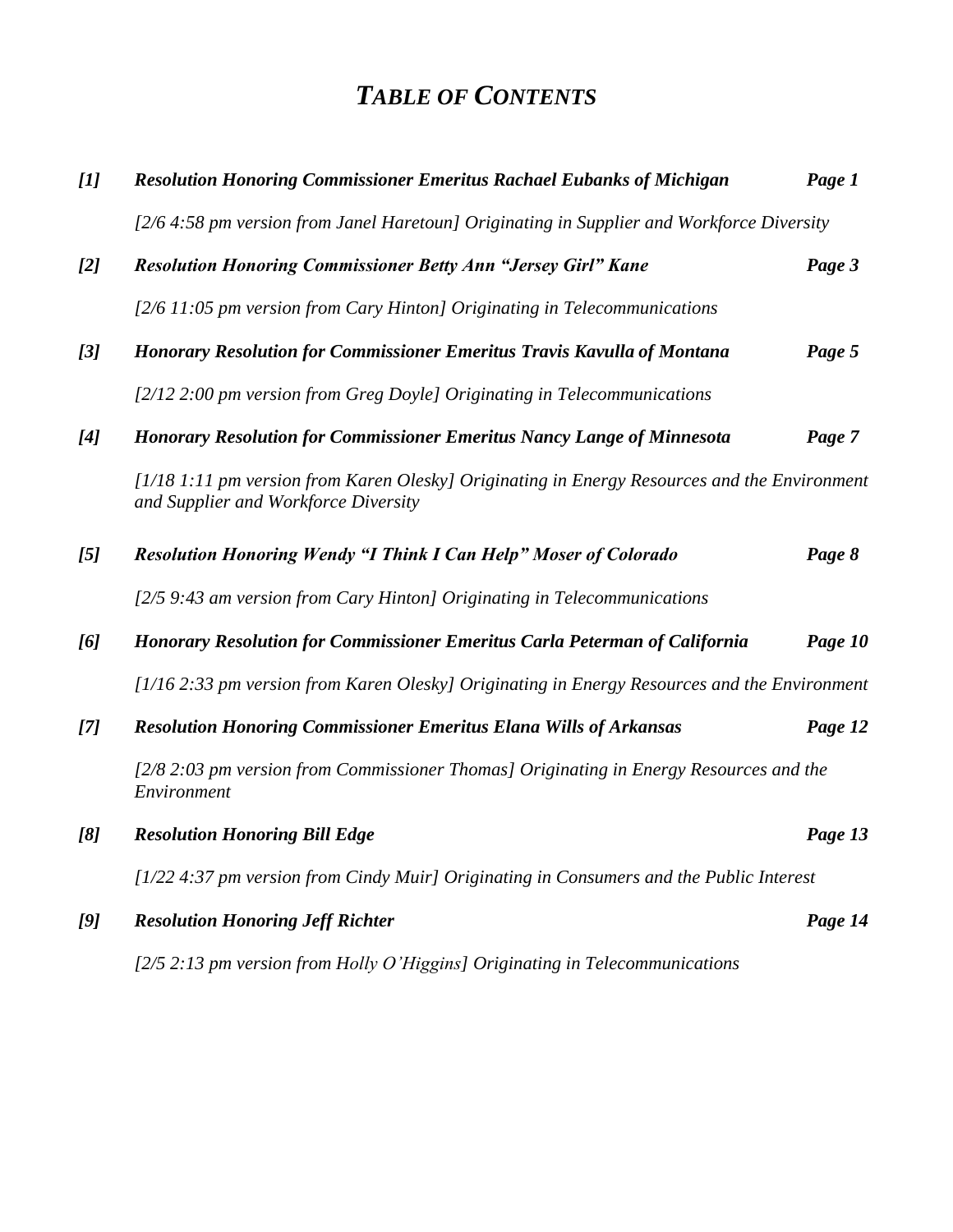#### *Honorary Resolution for Commissioner Rachael A. Eubanks*

*Whereas* Commissioner Rachael A. Eubanks served as a member of the Michigan Public Service Commission from August 1, 2016 through December 21, 2018;

*Whereas* in this role, Commissioner Eubanks presided over all regulated public utility matters in the State of Michigan, including electric, gas, private water and wastewater, telecommunications, water transportation, and motor carrier transportation utilities;

*Whereas* prior to this appointment, Commissioner Eubanks worked in public finance for 13 years, 10 of those years with Robert W. Baird & Co. Inc.;

*Whereas* she rose to the position of director and completed more than \$22 billion in bond financings, primarily for the State of Michigan, Michigan State Building Authority, Michigan Finance Authority and other state agencies;

*Whereas* Commissioner Eubanks served as financial advisor on a \$185 million issuance for the Public Lighting Authority of Detroit that financed a complete overhaul of the city's street lighting system;

*Whereas* Commissioner Eubanks has been an active and enthusiastic member of the National Association of Regulatory Utility Commissioners ("NARUC"), serving on its Board of Directors, its Committee on Energy Resources and the Environment, Committee on Electricity, and its Subcommittee on Education and Research;

*Whereas* Commissioner Eubanks was appointed and served proudly as Chair of NARUC's Subcommittee on Supplier and Workforce Diversity and the NARUC Board of Directors;

*Whereas* Commissioner Eubanks represented Michigan on the board of the Organization of PJM States ("OPSI") and was elected to the Executive Committee as OPSI's Vice President;

*Whereas* Commissioner Eubanks worked diligently with educational institutions to promote diversity and inclusion, such as her participation in the "Preparing African Males for Energy and Education" program at Michigan Technological University;

*Whereas* Commissioner Eubanks provided similar assistance to numerous other organizations in the State, such as her collaboration with the Energy Club of the Ross School of Business at the University of Michigan;

*Whereas* Commissioner Eubanks was named 2018 Honoree at the American Association of Blacks in Energy - Michigan Chapter's 2018 Lewis H. Latimer Scholarship Networking Gala;

*Whereas* Commissioner Eubanks is well-known as a competitive curler (ice, not cosmetology);

*Whereas* Commissioner Eubanks is responsible for the creation of the term "glamping" as a result of her love of glamorous camping in her Airstream;

*Whereas* Commissioner Eubanks' infectious energy, vision, and policy leadership will be greatly missed; *now therefore be it*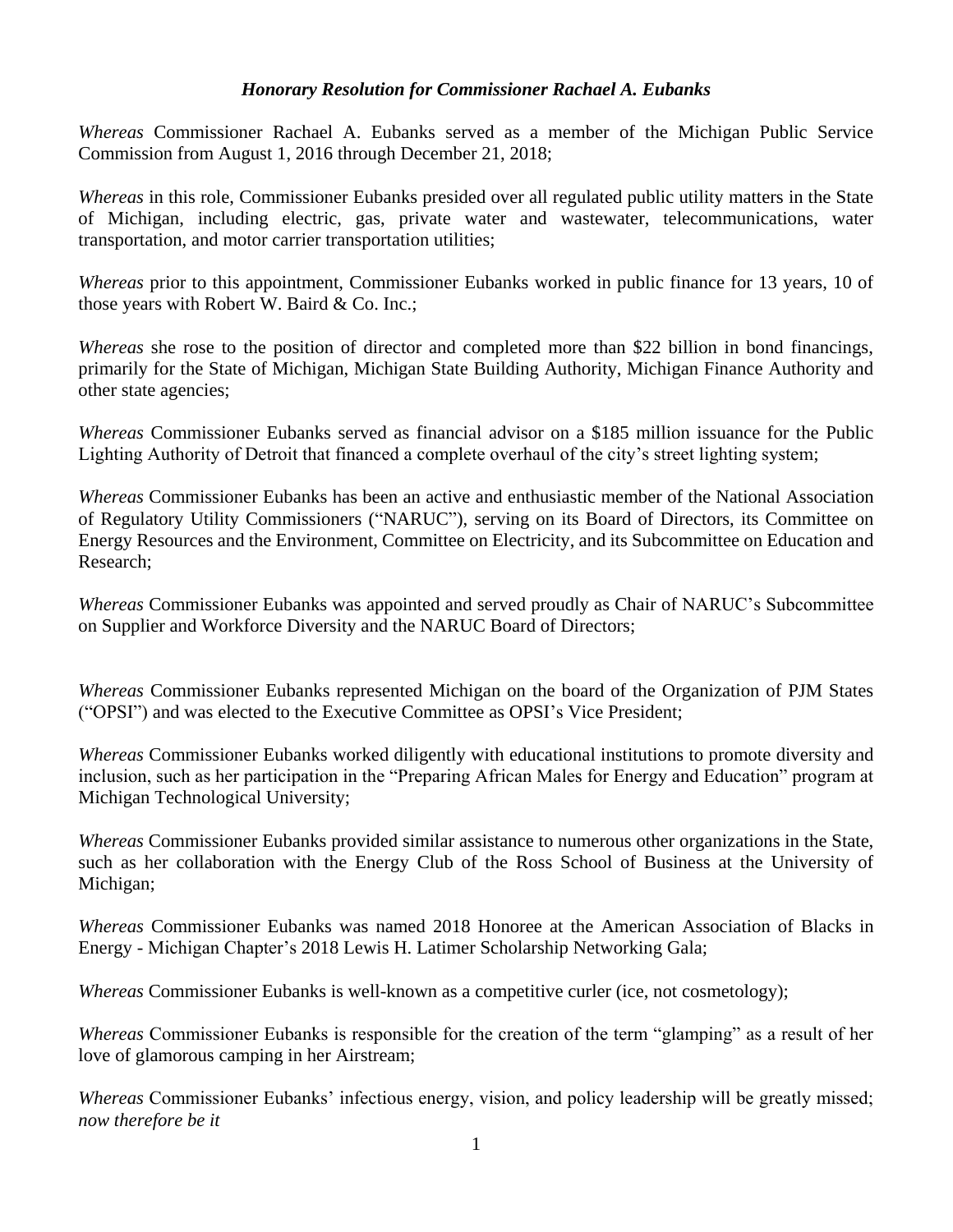*Resolved* that the National Association of Regulatory Utility Commissioners ("NARUC")Board of Directors of NARUC, convened at its 2019 Winter Policy Summit in Washington, D.C. extends to Rachael A. Eubanks its utmost gratitude and appreciation for her years of public service to the State of Michigan and wishes Commissioner Emeritus Eubanks success and happiness as she continues exemplary work in her new role as State Treasurer of Michigan.

*Sponsored by Subcommittee on Supplier and Workforce Diversity Adopted by the NARUC Board of Directors on February 13, 2019*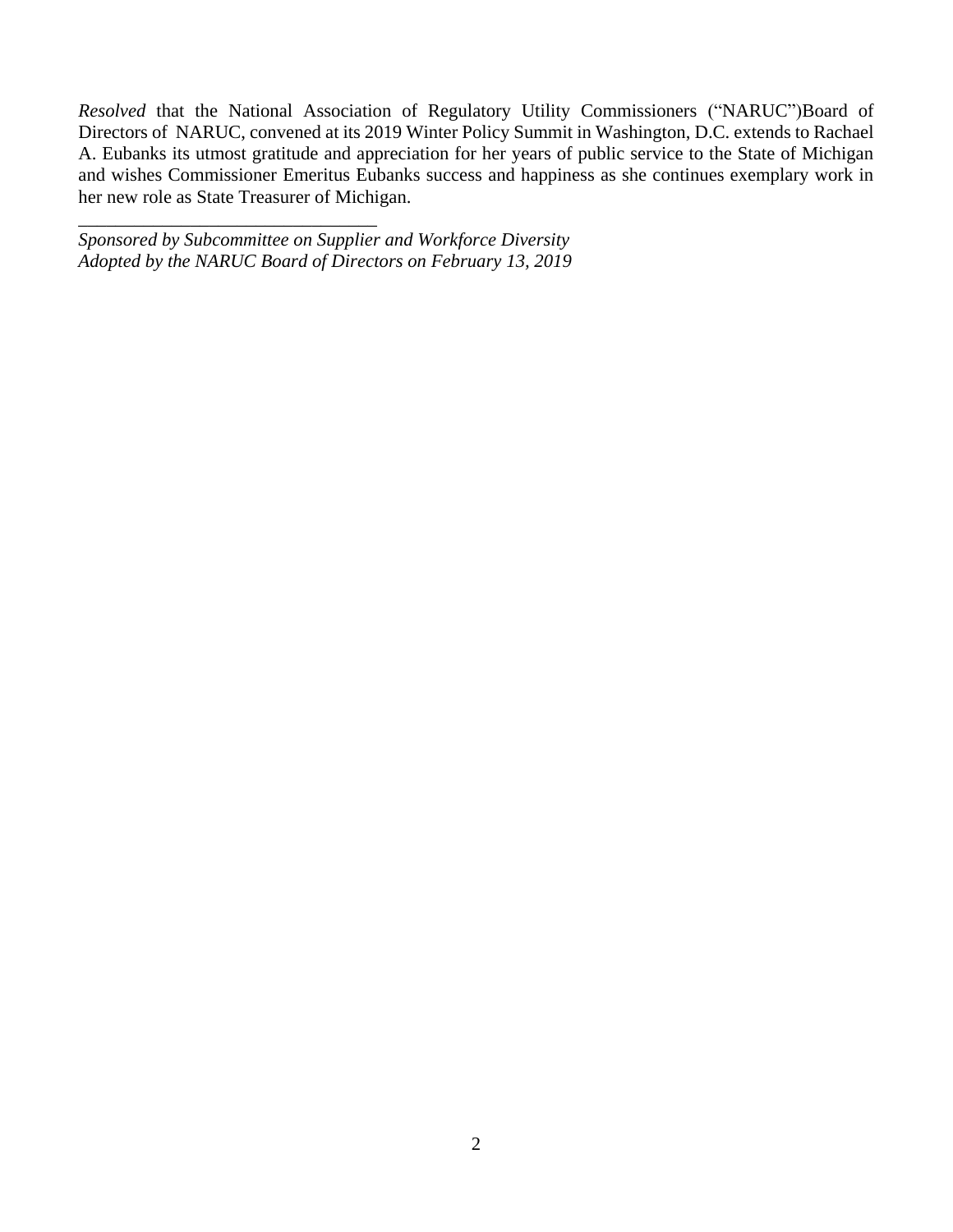#### *Resolution Honoring Commissioner Betty Ann "Jersey Girl" Kane*

*Whereas* Commissioner Betty Ann Kane was born and raised in Teaneck, New Jersey, graduated Phi Beta Kappa from Middlebury College, and received a Master of Arts (English) from Yale University, as well as specialized academic study in Telecommunications Regulation at the Annenberg School and in Investing and Finance at the Wharton School, University of Pennsylvania;

*Whereas* Commissioner Kane began her 44-years of public service when she was elected to an At-Large seat on the District of Columbia School Board in 1974 and served through 1978;

*Whereas* Commissioner Kane served from 1979 until 1990 as an At-Large member of the Council of the District of Columbia where, among her many legislative initiatives, she successfully sponsored legislation to reform the role of the Public Service Commission;

*Wherea*s Commissioner Kane served as a Non-Resident Commissioner on the City of Rehoboth Beach, DE Board of Commissioners from 1992 to 2005;

*Whereas* Commissioner Kane served as a Federal Relations Advisor from 1985 through 2002 for a D.C. law firm, where she provided government relations and lobbying services for clients, specializing in domestic and international telecommunications law and policy, public finance, cable television franchising and regulation, and other local government issues;

*Whereas* Commissioner Kane was appointed as a Trustee to the District of Columbia Retirement Board and served from 1993-2002, including serving as the Board's Chairman from 1998 until 2001, and the Board's Executive Director from 2002 until 2005, where she led the agency's transition from an investment board to a full-service retirement agency;

*Whereas* Commissioner Kane was nominated by Mayors Adrian Fenty and Vincent Gray and confirmed by the Council of the District of Columbia as a Commissioner on the Public Service Commission of the District of Columbia beginning in 2007 and as Chairman from 2009 through 2018;

*Whereas* Commissioner Kane served for 11 years as a member of the National Association of Regulatory Utility Commissioners ("NARUC"), including as a member of the Committee on Telecommunications and as a member of the NARUC Board of Directors;

*Whereas* as a member of the NARUC Committee on Telecommunications, Kane has been known as the "go-to" Commissioner to sponsor resolutions that were guaranteed to elicit Committee debate, including 24 telecommunications policy resolutions that were adopted by the Committee on Telecommunications and the Board of Directors;

*Whereas* Commissioner Kane served as a NARUC representative to the Federal Communications Commission's ("FCC") Federal-State Joint Conference on Advanced Telecommunications Services for ten years beginning in May 2008;

*Whereas* Commissioner Kane was a NARUC representative to the FCC's North American Numbering Council ("NANC"), appointed in 2008, and was the first NARUC representative appointed as Chairman of the NANC and served as the NANC's Chairman from October 2009 to November 2017, where she prodded the FCC to undertake the first competitive bidding process for the Local Number Portability Administrator's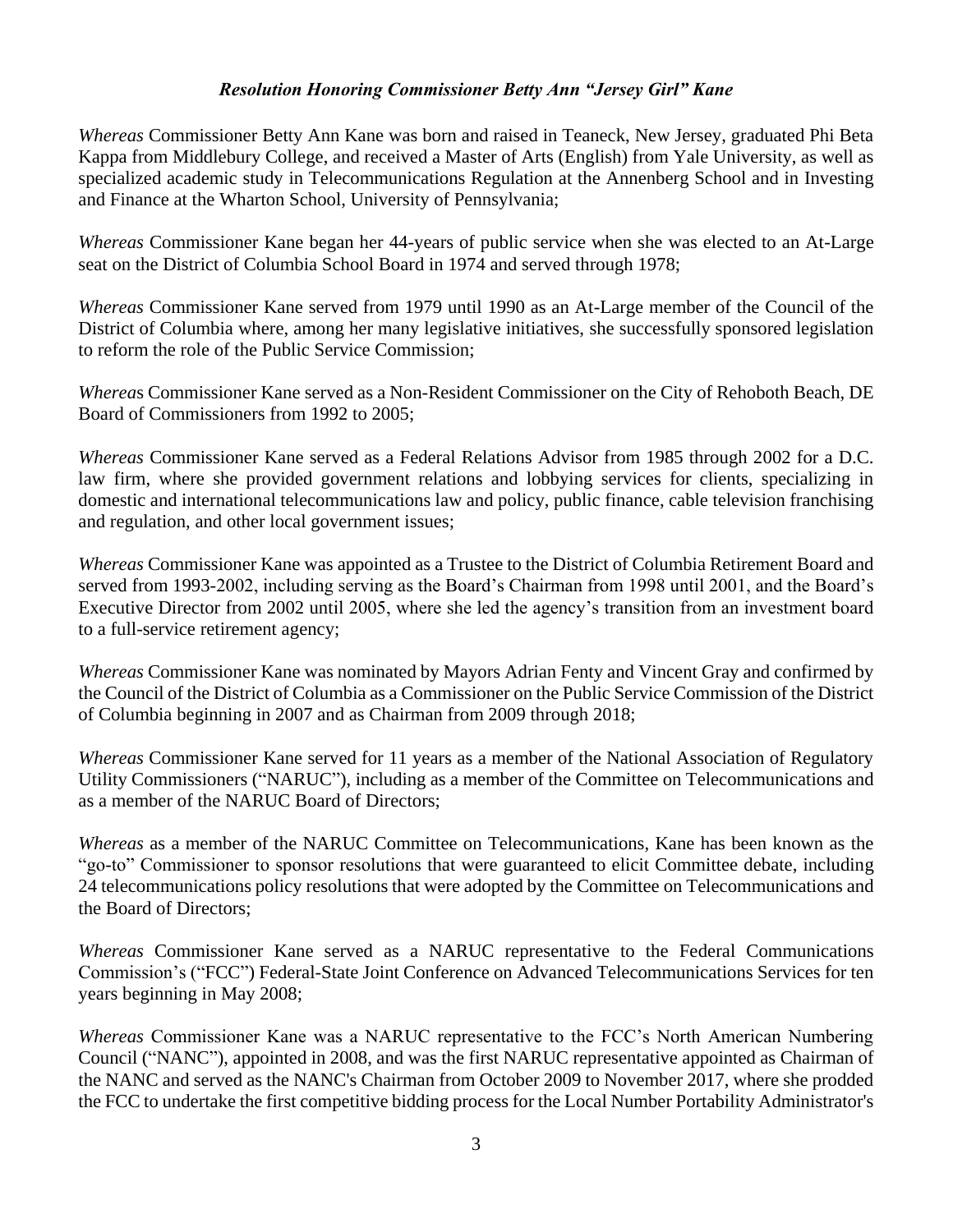("LNPA") contract in 17 years and which led to a new LNPA contract that saved consumers of wireline and wireless telecommunications services in excess of \$2 billion;

*Whereas* Commissioner Kane demonstrated her support for regional collaboration on multiple utility regulatory policy issues as a member and past President of the Mid-Atlantic Conference of Regulatory Utility Commissioners ("MACRUC"), including serving as Chairman of the MACRUC Telecommunications Committee;

*Whereas* Commissioner Kane promoted the development of a strong and innovative multi-utility policy research program for state utility regulatory commissions as the Chairman and Treasurer of the National Regulatory Research Institute;

*Whereas* Commissioner Kane demonstrated leadership on energy policy issues as a member of: the Eastern Interconnection States Planning Council; the Nominating Committee and the Virtual Working Group on Education, Training and Best Practices for the International Confederation of Energy Regulators; the Board of Directors of the Organization of PJM States, Inc. ("OPSI"); the Steering Committee for the Mid-Atlantic Distributed Resources Initiative; the National Council on Electricity Policy; and the Advisory Board to the District of Columbia Sustainable Energy Utility;

*Whereas* Commissioner Kane was appointed by former-Mayor Gray as a Member of the Mayor's Power Line Undergrounding Task Force for 2012 to 2013, where she promoted approval of a \$500 million publicprivate partnership, including adoption of legislation by the D.C. Council to authorize the Public Service Commission to implement a "pay-as-you-go" finance measure, to cover the costs to underground the local electric distribution company's most vulnerable primary feeders;

*Whereas* during Commissioner Kane's 11-year tenure as Commissioner and Chairman of the D.C. Public Service Commission, she voted on more than 5,256 orders, including orders that resulted in the mergers of the District's electric and gas distribution companies with out-of-District companies;

*Whereas* Commissioner Kane, through her outstanding leadership and advocacy, has made numerous and immeasurable positive contributions to the best interests of utility service consumers in the District of Columbia and nationally; *now therefore be it*

*Resolved* that the National Association of Regulatory Utility Commissioners ("NARUC"), convened at its 2019 Winter Policy Summit in Washington, D.C., expresses its appreciation to Commissioner Betty Ann Kane for her tireless service to NARUC, other state commissions and organizations, the District of Columbia, and America's utility service consumers.

*Sponsored by the Committee on Telecommunications Adopted by the NARUC Board of Directors on February 13, 2019*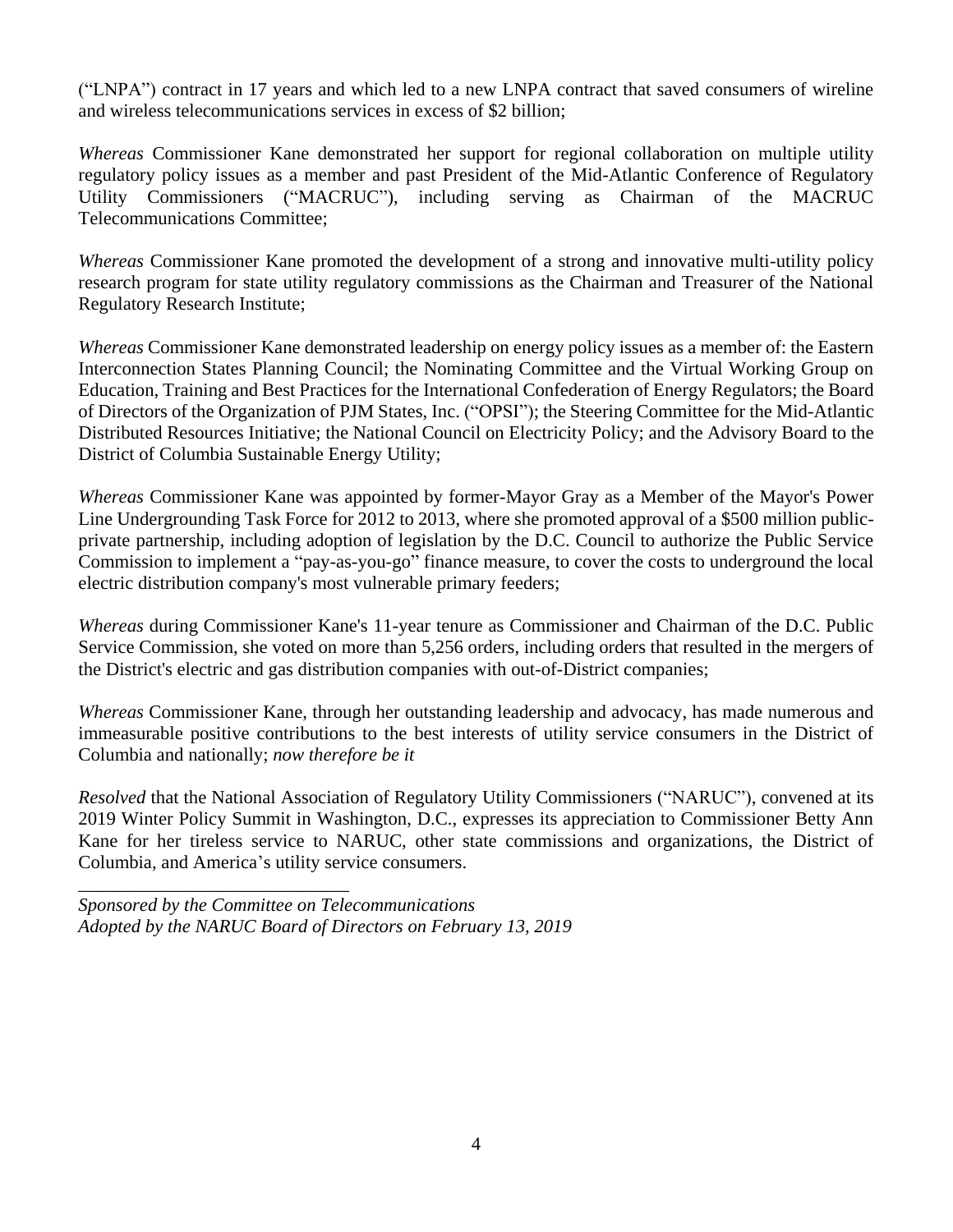#### *Resolution Honoring Travis Kavulla*

*Whereas* Travis Kavulla served on the Montana Public Service Commission for eight years as a commissioner, chairman (2011-2012) and vice-chairman (2015-2018);

*Whereas* Travis Kavulla is a fourth-generation Montanan and the youngest person to be elected to the Montana Public Service Commission in state history;

*Whereas* Travis Kavulla served as President of the National Association of Regulatory Utility Commissioners ("NARUC") from 2015-2016;

*Whereas* while President of NARUC, Travis Kavulla was instrumental in the creation of the Staff Subcommittee on Rate Design to provide a forum for staff to discuss rate design issues and to share lessons learned with other staff from around the United States;

*Whereas* while President of NARUC, Travis Kavulla directed the preparation of the Distributed Energy Resources Rate Design and Compensation Manual which remains an indispensable source of information and guidance for regulators around the country;

*Whereas* Travis Kavulla represented NARUC on the Advisory Council of the Electric Power Research Institute;

*Whereas* Travis Kavulla earned a bachelor's degree in history from Harvard University;

*Whereas* Travis Kavulla earned a master's degree in history from the University of Cambridge, England, where he was a Gates Scholar;

*Whereas* Travis Kavulla was an associate editor of the National Review and a freelance journalist prior to his time as a regulator;

*Whereas* Travis Kavulla took a leading role in regional and national initiatives, particularly with regard to the development of a regional wholesale energy market in the western United States;

*Whereas* Travis Kavulla led efforts to reduce or remove barriers to entry in the public transportation sector in Montana;

*Whereas* Travis Kavulla helped simplify or repeal legacy rate regulations of the telecommunications sector in Montana;

*Whereas* Travis Kavulla spearheaded the implementation of performance-based regulation for electric utilities' procurement of energy in Montana;

*Whereas* Travis Kavulla directed the preparation of the Distributed Energy Resources Compensation Manual while president of NARUC;

*Whereas* Travis Kavulla acted as co-chairman of the Committee on Regional Electric Power Cooperation and led west-wide discussions on energy policy, wholesale electricity markets, and the reliability of the grid;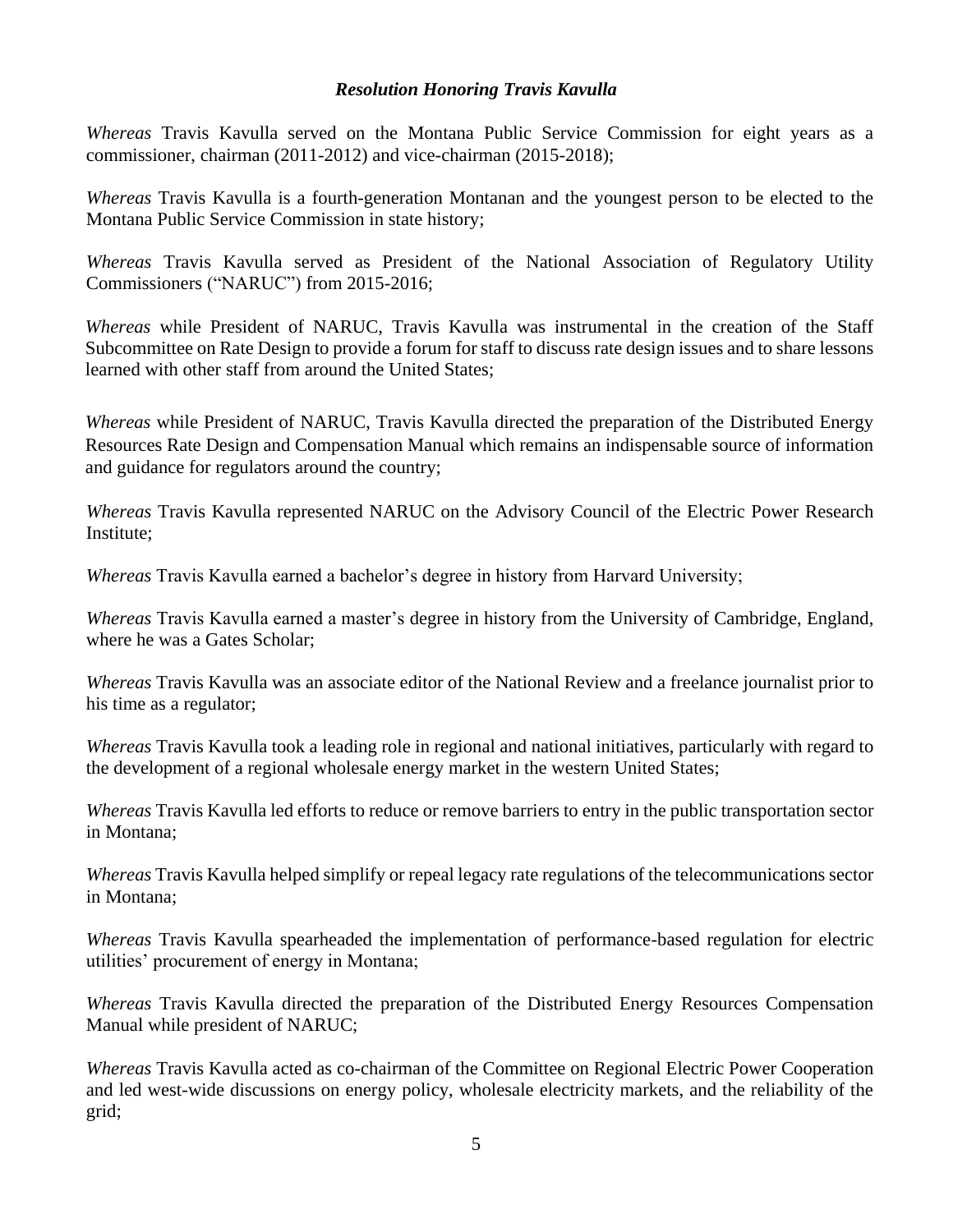*Whereas* Travis Kavulla served as co-chairman of the Northern Tier Transmission Group Steering Committee;

*Whereas* Travis Kavulla served as a member of the Board of Directors and Member Advisory Committee of the Western Electricity Coordinating Council;

*Whereas* Travis Kavulla was appointed by the chairman of the Federal Communications Commission ("FCC") to serve as the chairman of the North American Numbering Council;

Whereas Travis Kavulla served as an active member of the FCC's Universal Service Joint Board;

*Whereas* Travis Kavulla serves as a member on the governing body of the Western Energy Imbalance Market;

*Whereas* Travis Kavulla's passion for knowledge and ability to digest and comprehend complex, difficult issues in a brief amount of time is incredible;

*Whereas* Travis Kavulla is highly respected and a thought leader in the realm of utility regulation;

*Whereas* Travis Kavulla has been a strong advocate for performance-based regulation to ensure utilities that have been granted monopoly privileges are faced with the same incentives that exist in a competitive environment;

*Whereas* his contributions and dedication to public service were invaluable;

*Whereas* Travis Kavulla is an avid reader with a quick wit and uncanny ability to summon a literary reference appropriate for nearly any situation;

*Whereas* Travis Kavulla is an ardent hiker that enjoys exercise and spending time outdoors, ideally followed by a locally crafted brew to quench his thirst;

*Whereas* Travis Kavulla is a world traveler that has ventured across the globe seeking culture and experience, of both the well-known and obscure variant, including risking life and limb to introduce fellow travelers to the delicacies of kiti moto and mbuzi choma;

*Whereas* Travis Kavulla has a deep appreciation and love for the state of Montana;

*Whereas* Travis Kavulla is the director of energy and environmental policy at the R Street Institute;

*Whereas* Travis Kavulla is admired and respected by colleagues and staffers, both past and present;

*Whereas* Travis Kavulla is a faith-oriented person that resides in Washington, D.C. with his wife, Laura;

*Whereas* Travis Kavulla will be greatly missed; *now therefore be it*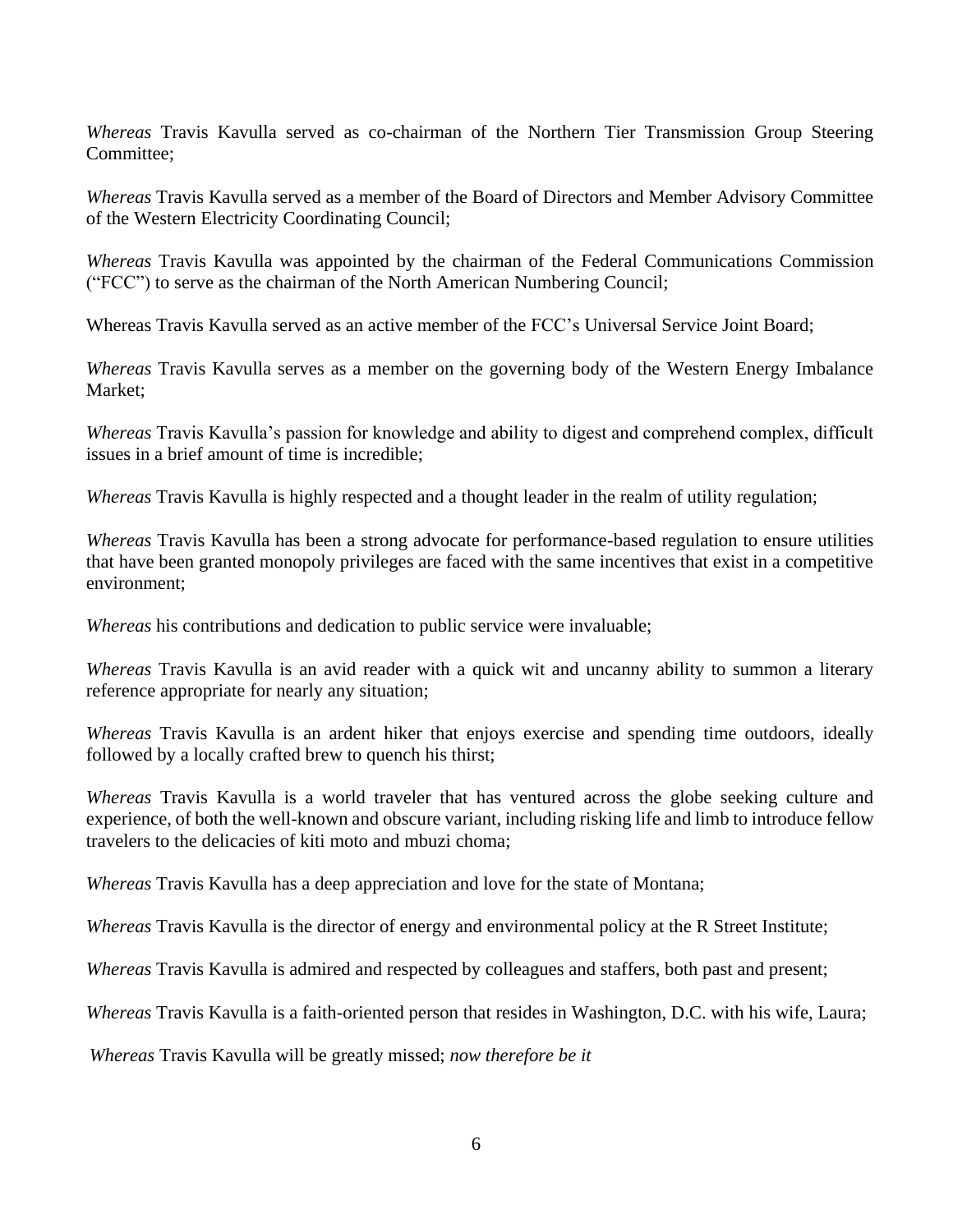*Resolved* that the Board of Directors of the National Association of Regulatory Utility Commissioners ("NARUC"), convened at its 2019 Winter Policy Summit in Washington, D.C., extends its deepest thanks, sincere appreciation, and gratitude to Travis Kavulla for his many years of public service to the State of Montana and to NARUC.

*Sponsored by the Committee on Telecommunications Adopted by the NARUC Board of Directors on February 13, 2019*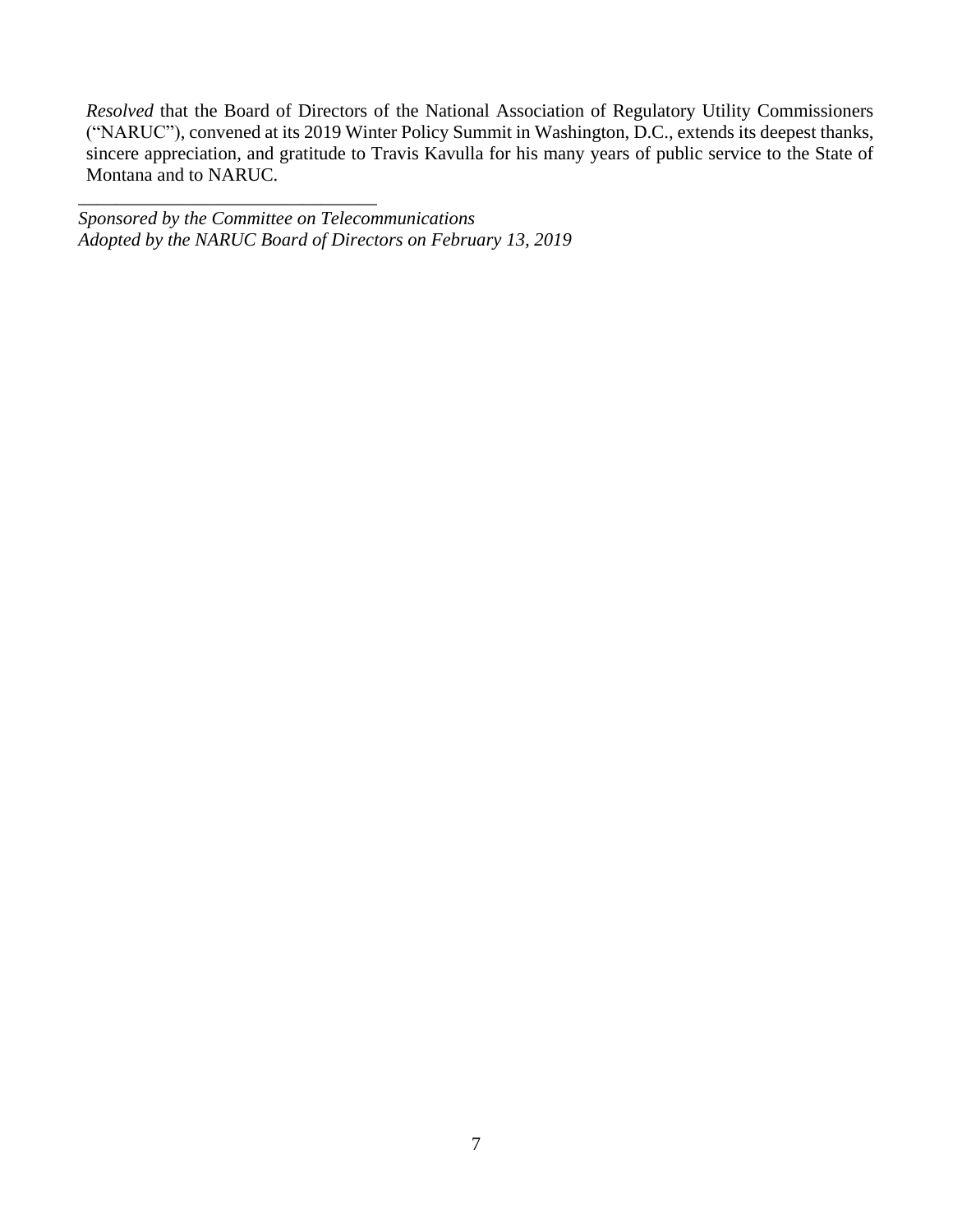#### *Resolution Honoring Nancy Lange*

*Whereas* Nancy M. Lange holds a Bachelor of Science in food science and technology from Iowa State University and earned a Masters of Arts in public policy with a concentration in energy and environmental policy from University of Minnesota;

*Whereas* prior to being appointed to the Minnesota Public Utilities Commission Chairman Lange served as the Manager of Policy and Engagement at the Center for Energy and Environment, and the Clean Air Program Director at the Izaak Walton League of America;

*Whereas* Chairman Lange was appointed to the Minnesota Public Utilities Commission ("MN PUC") by Governor Mark Dayton, effective March 4, 2013;

*Whereas* Chairman Lange was appointed as the MN PUC Chair on January 23, 2017;

*Whereas* Chairman Lange was appointed to the National Association of Regulatory Utility Commissioners ("NARUC") Committee on Energy Resources and the Environment, where she served as Chair, and the Washington Action Committee;

*Whereas* Chairman Lange was a member of the Midcontinent States Environmental and Energy Regulators group where she served as its Chair, and was also a member of the Mid-America Regulatory Conference;

*Whereas* Chairman Lange is unfailingly polite, even when repeatedly gaveling an unruly meeting to order;

*Whereas* Chairman Lange led with a unique mix of practicality and empathy that made participants feel heard while keeping sight of the big picture;

*Whereas* Chairman Lange is often described as thoughtful, humble, considerate of others opinions and truly wanting what was best for Minnesota;

Whereas Chairman Lange was firmly rooted in basing her decision on state statutes and administrative rules, even when those decisions may have been contrary to her personal convictions;

*Whereas* Chairman Lange has been a regional and national leader in grid modernization and distribution planning; and worked tirelessly to help guide the largest and best Community Solar Garden program in the country; *now therefore be it*

*Resolved*; that the Board of Directors of the National Association of Regulatory Commissioners ("NARUC"), convened at its Winter Policy Summit in Washington D.C., extends gratitude to Nancy M. Lange for her guidance on NARUC's Committee on Energy Resources and the Environment and NARUC's Board of Directors, and her thoughtful, pragmatic, and respectful leadership, and expresses its best wishes as she goes on to serve on the MISO Board of Directors.

*Sponsored by the Committee on Energy Resources and the Environment and the Washington Action Committee*

*Adopted by the NARUC Board of Directors on February 13, 2019*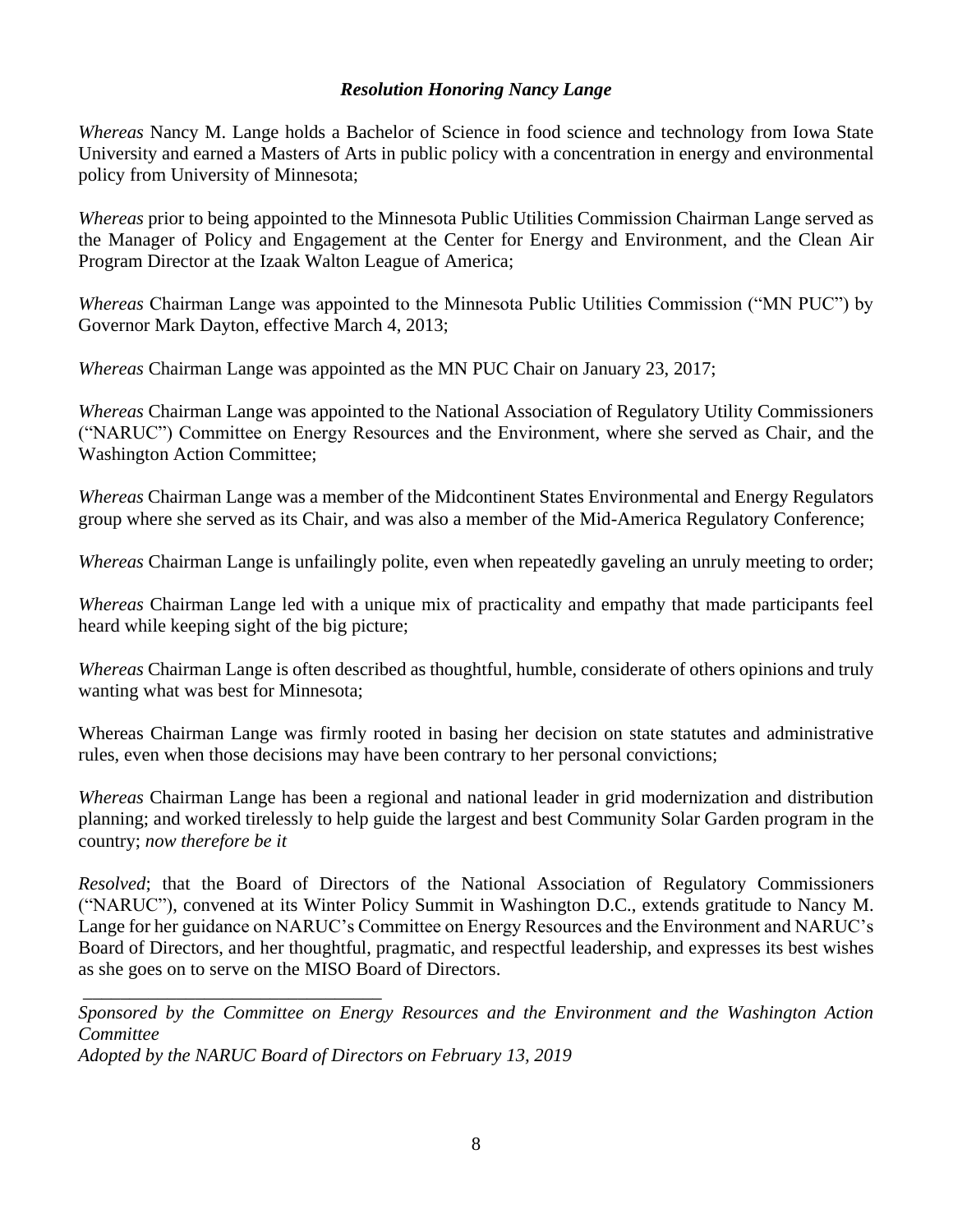#### *Resolution Honoring Wendy "I Think I Can Help" Moser*

*Whereas* Commissioner Wendy M. Moser was born and raised in South Hand County, South Dakota; graduated from South Dakota State University with a Bachelor of Science degree with Honors with a double major in mathematics and political science and a minor in computer science; and received a Juris Doctor from the University of Denver's Sturm College of Law;

*Whereas* Commissioner Moser began her career at the Sherman & Howard law firm in Denver, Colorado as a Law Clerk and then as an Associate, practicing civil litigation in state and federal court, with an emphasis on general commercial, construction, insurance defense and banking law through 1993;

*Whereas* Commissioner Moser joined Qwest Communications and is predecessor US West in 1993, where serving as a Senior Attorney, Corporate Counsel, Associate General Counsel and Vice President of Public Policy, she represented the company before the Federal Communications Commission ("FCC") and negotiated the first national mediated interconnection agreement for offering unbundled network elements;

*Wherea*s Commissioner Moser opened her own private law practice in 2008 and assisted clients with legal and regulatory issues in the telecommunications and energy industries;

Whereas Commissioner Moser joined Black Hills Corporation in 2011, serving in the roles of Sr. Corporate Counsel, Vice President of Electric Regulatory Services and Sr. Corp. Counsel, and Vice President of Regulatory Services, responsible for regulatory revenue for both gas and electric regulatory utility groups until 2014;

*Whereas* Commissioner Moser joined Charter Communications in 2015 as Senior Manager, Government Relations, as the lead negotiator franchise agreements and managing political relationships in Colorado, Montana, and Wyoming;

*Whereas* Commissioner Moser was appointed by Colorado Governor John Hickenlooper in early 2017 and confirmed by the Colorado Senate as a Commissioner on the Colorado Public Utility Commission;

*Whereas* Commissioner Moser served for 2 years as a member of the National Association of Regulatory Utility Commissioners ("NARUC"), including as a member of the Committee on Telecommunications and as a member of the Committee on Critical Infrastructure;

*Whereas* Commissioner Moser has been known as the upbeat, "I think I can help" Commissioner who was willing to take on, as a member of the NARUC Committee on Telecommunications, any assignment Chair Paul Kjellander asked, including sponsoring multiple resolutions, moderating panels guaranteed to elicit Committee debate, and even going so far as to have staff wear referee jerseys so that we didn't take our subject matter (or ourselves) too seriously;

*Whereas* Commissioner Moser served as a member of the Federal-State Joint Board on Jurisdictional Separations for two years and brokered compromises none thought possible;

*Whereas* Commissioner Moser was a NARUC representative to the FCC's Broadband Deployment Advisory Committee Disaster Response and Recovery Working Group, and was named chair of the Government Process and Procedures Subgroup;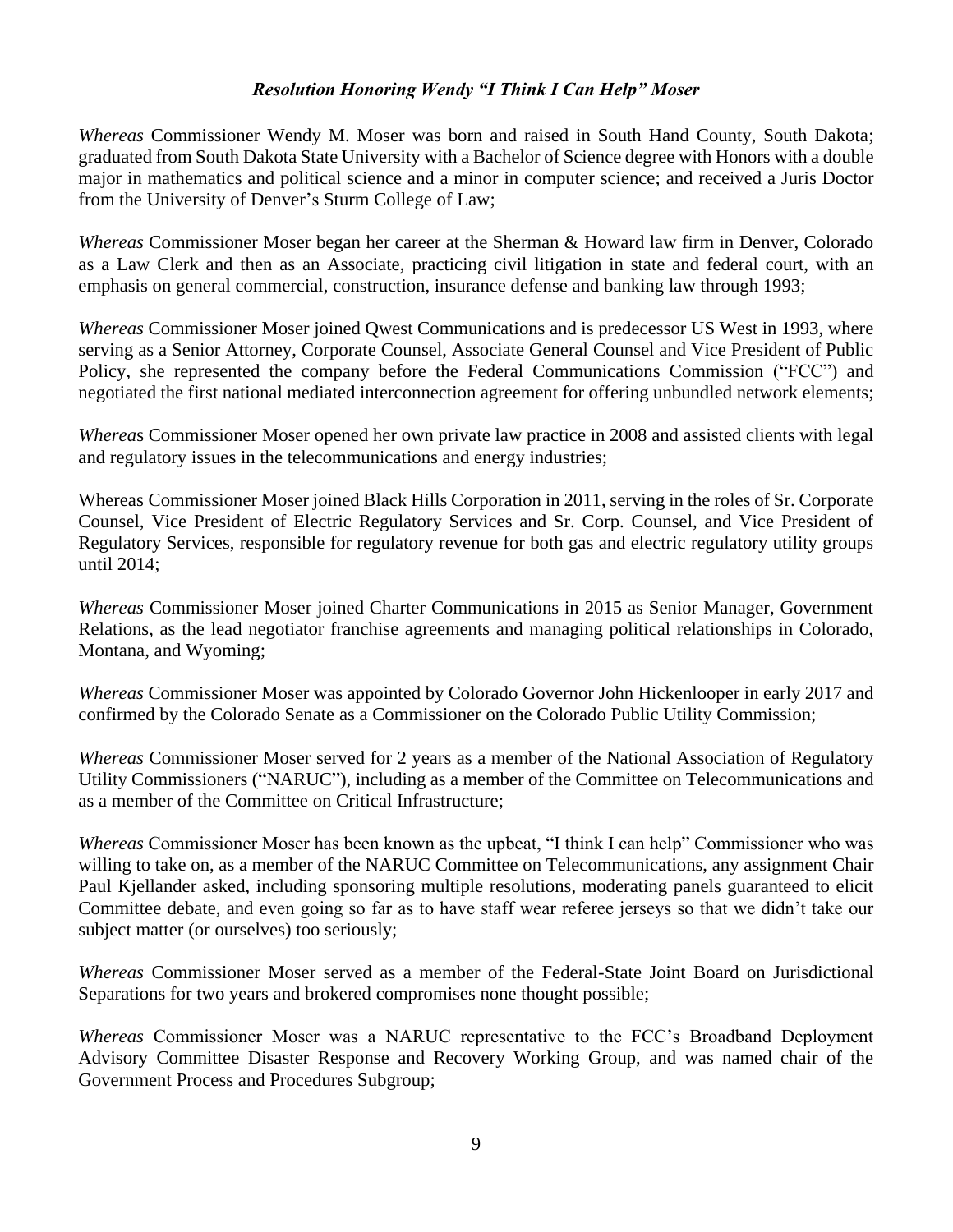*Whereas* Commissioner Moser through her outstanding leadership and advocacy has made numerous and immeasurable positive contributions in the best interests of utility service consumers in Colorado and nationally; *now therefore be it*

*Resolved* that the Board of Directors of National Association of Regulatory Utility Commissioners ("NARUC"), convened at its 2019 Winter Policy Summit in Washington, D.C., expresses its appreciation to Commissioner Wendy M. Moser for her tireless service to NARUC, other state commissions and organizations, the State of Colorado, and America's utility service consumers.

*Sponsored by the Committee on Telecommunications Recommended by the NARUC Board of Directors on February 13, 2019*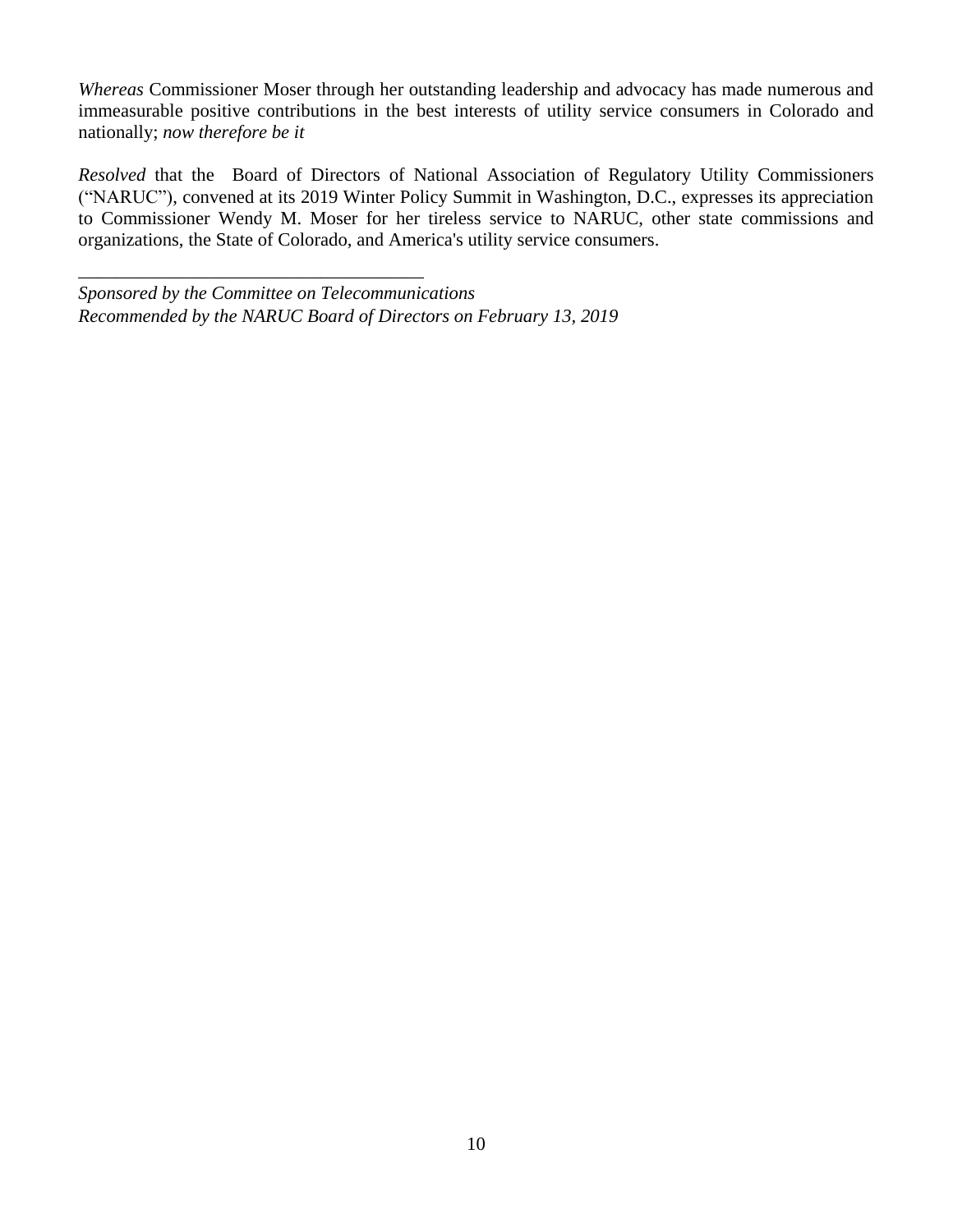#### *Resolution Honoring Carla Peterman*

*Whereas* Carla J. Peterman holds a Bachelor of Arts degree in history from Howard University, where she graduated *summa cum laude*; earned a Master of Science degree and a Master of Business Administration degree from Oxford University, where she was a Rhodes Scholar; and received a Doctor of Philosophy in energy and resources from the University of California, Berkeley;

*Whereas* in 2011, Commissioner Peterman was appointed by Governor Edmund G. Brown, Jr. to the California Energy Commission ("CEC") where she was lead Commissioner for renewables, transportation, natural gas, and the 2012 Integrated Energy Policy Report;

*Whereas* at the CEC, Commissioner Peterman oversaw the implementation of California's Renewables Portfolio Standard ("RPS") regulations for publicly owned utilities, the New Solar Home Partnership Program, and the \$100 million annual Alternative and Renewable Fuel and Vehicle Technology Program;

*Whereas* in December 2012 Commissioner Peterman was appointed to the California Public Utilities Commission ("CPUC") by Governor Brown;

*Whereas* Commissioner Peterman led several CPUC clean-energy initiatives including the adoption of the nation''s first utility energy storage mandate, the first framework for energy storage multi-use applications, approval of nearly \$1 billion of utility investments in electric vehicle charging infrastructure, adoption of utility energy efficiency goals and business plans, and the implementation of California's RPS;

*Whereas* Commissioner Peterman received several recognitions for her public service, including KJLH Proven Achievers Award (2018), C3E Government Award (2015), Clean Energy Storage Alliance's 2015 Policy Champion award; Coalition for Clean Air's 2014 Clean Air Champion award, and the California Legislative Black Caucus' Horizon Award (2013);

*Wherea*s Commissioner Peterman served on various policy boards, including Veloz, a non-profit organization that educates and empowers Californians to drive electric vehicles;

*Whereas* Commissioner Peterman was appointed to the National Association of Regulatory Utility Commissioners ("NARUC") Committee on Energy Resources and Environment, where she served as Vice Chair; Task Force on Innovation; Subcommittee on Supplier and Workforce Diversity; and Board of Director's and its Committee on Investment;

*Whereas* Commissioner Peterman was not only a trailblazer in clean energy policy, but also the first African-American woman appointed to both the CEC and CPUC and the first CPUC Commissioner to become a mother while in office;

*Whereas* Commissioner Peterman's arsenal of talents includes expert hula hooping, and in some instances, lighting the hula hoop on fire;

*Whereas* no one loves a good ice breaker more than Commissioner Peterman, and no one feared that the birds perched outside the CPUC office window would find their way inside more than Commissioner Peterman;

*Whereas* Commissioner Peterman resides in the Bay Area and enjoys reading and family time with her husband and son; *now therefore be it*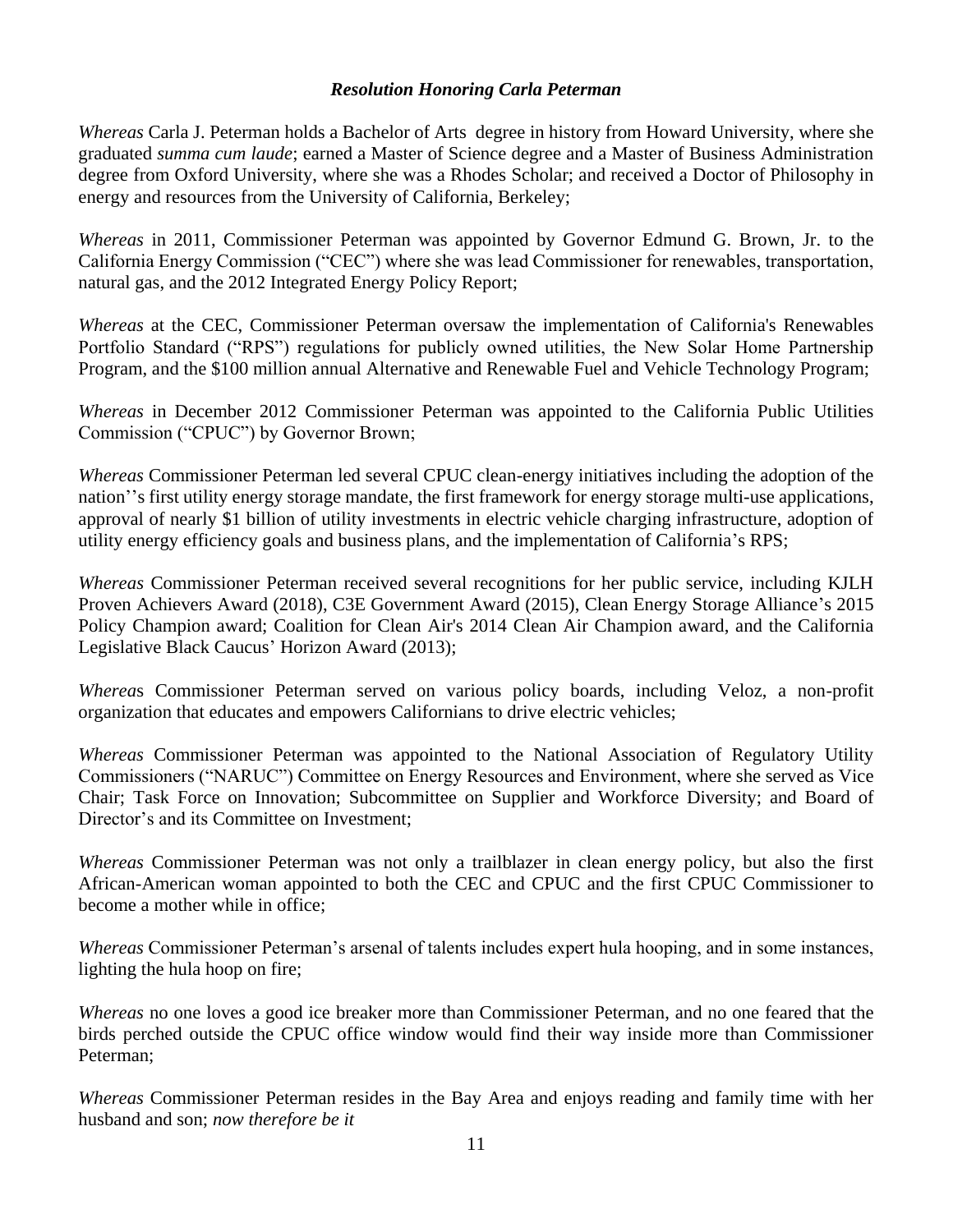*Resolved* that the Board of Directors of the National Association of Regulatory Commissioners ("NARUC"), convened at its Winter Policy Summit in Washington D.C., extends gratitude to Carla Peterman for her forward thinking and leadership on NARUC's Committee on Energy Resources and the Environment, for serving on NARUC's Board of Directors, and her efforts to continually champion strong environmental stewardship, and expresses its best wishes for her future endeavors.

*Sponsored by the Committee on Energy Resources and the Environment and the Subcommittee on Supplier and Workforce Diversity Adopted by the NARUC Board of Directors on February 13, 2019*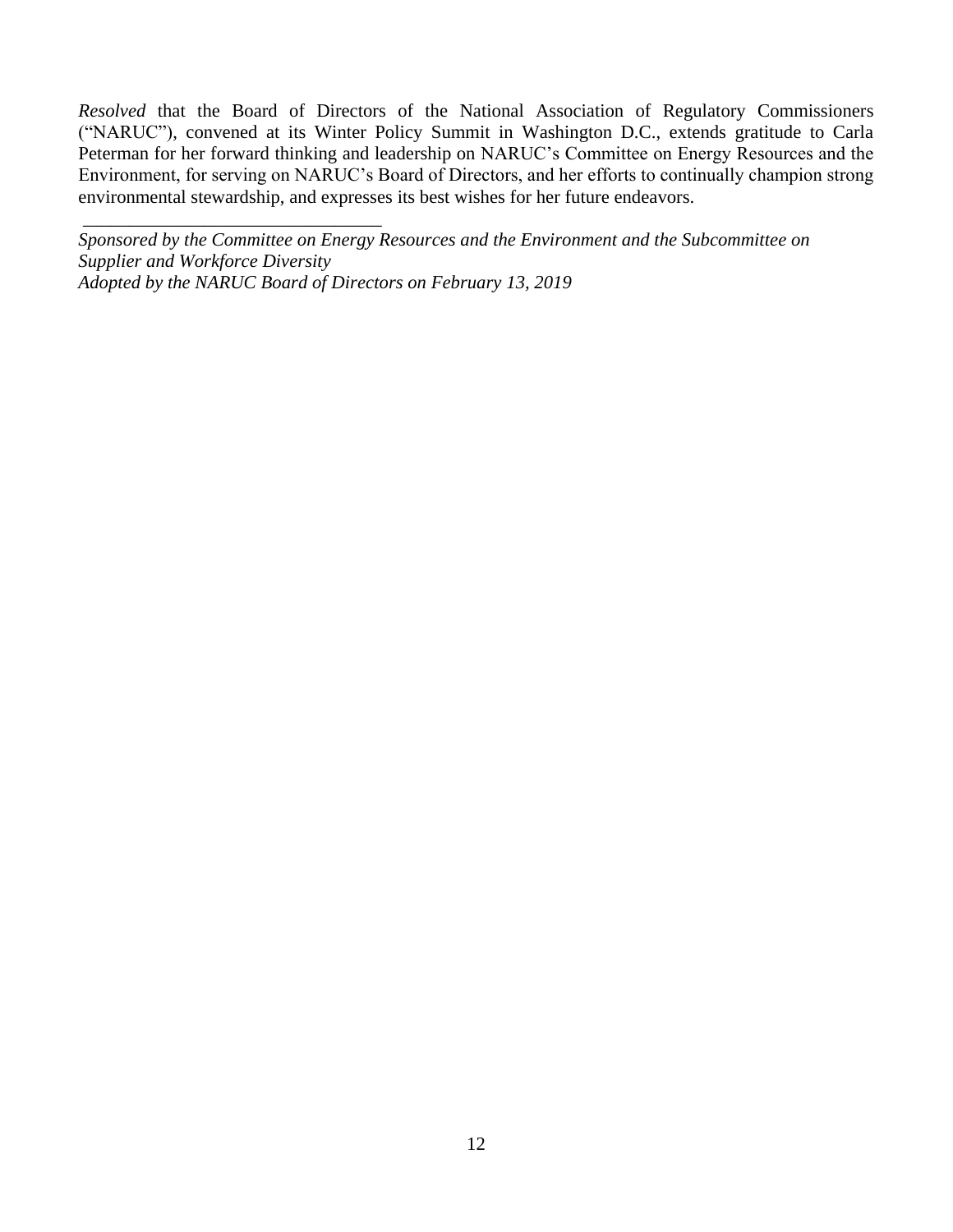#### *Resolution Honoring Elana Cunningham Wills*

*Whereas* Commissioner Elana Cunningham Wills served with distinction on the Arkansas Public Service Commission from January 2011 until January 2019;

*Whereas* Commissioner Wills also served with distinction as an Associate Justice of the Arkansas Supreme Court;

*Whereas* Commissioner Wills also served four different Attorneys General and built an encyclopedic knowledge of Arkansas law by leading the Opinions Section of the Office of Attorney General for many years;

*Whereas* during her time at the Arkansas Public Service Commission, Commissioner Wills developed a reputation as a prodigious editor of draft orders, completely intolerant of anything less than perfect grammar and usage, including a religious devotion to the Oxford Comma such that a more perfect "word nerd" has rarely walked the face of the earth;

*Whereas* since Commissioner Wills' departure, her colleagues and associates at the Arkansas Commission have scrutinized every prose and punctuation usage and asked "What Would Elana Do?"

*Whereas* during her time at the Arkansas Public Service Commission, Commissioner Wills became known for treating all with decency and respect except when scaring the hell out of witnesses with tough questions during commission hearings;

*Whereas* many in the National Association of Regulatory Commissioners' ("NARUC") family did not have the privilege of knowing Commissioner Wills because her outstanding judicial temperament and desire to avoid even the remote appearance of impropriety kept her away from NARUC and other meetings where she could come into contact with parties and issues that might come before the Arkansas Commission;

*Whereas* Commissioner Wills's complete devotion to ethical rules, even ethical suggestions and possibilities, has given her an unassailable reputation of complete integrity;

*Whereas* Commissioner Wills's colleagues on the Arkansas Commission believe that had commissioners from other States had the opportunity to get to know her, they would have been equally impressed with her long career of public service; *now therefore be it*

*Resolved* that the Board of Directors of the National Association of Regulatory Utility Commissioners, convened at its Winter Policy Summit in Washington D.C., commends Commissioner Elana Cunningham Wills for her years of outstanding service to the Arkansas Public Service Commission and wishes her the best in her future endeavors.

*Sponsored by the Committee on Energy Resources and the Environment Adopted by the NARUC Board of Directors on February 13, 2019*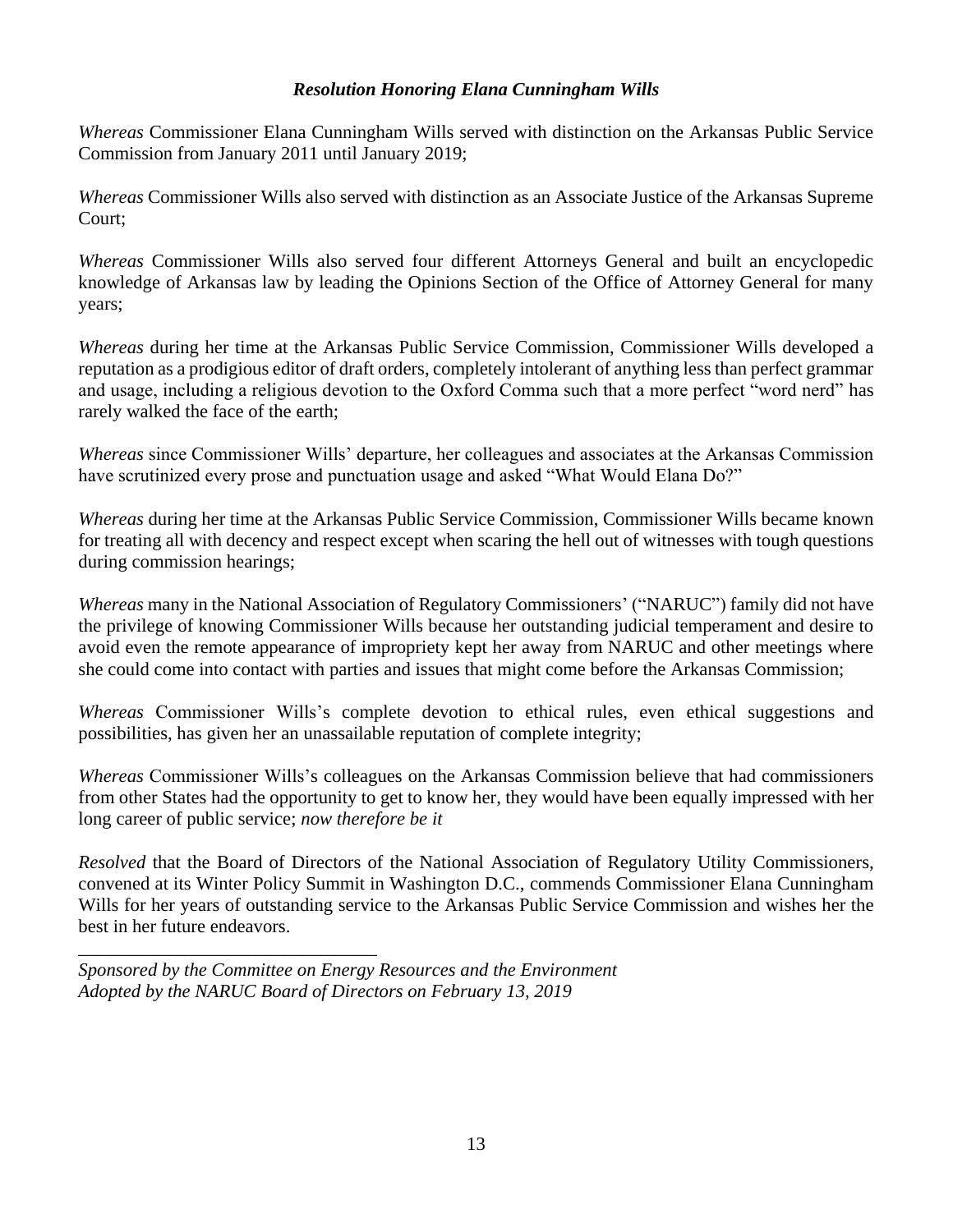#### *Honorary Resolution for Bill Edge*

*Whereas* Bill Edge completed his tenure on the National Association of Regulatory Utility Commissioners ("NARUC") Staff Subcommittee on Consumers and the Public Interest ("CPI") in 2019;

*Whereas* Bill showed superior leadership and exceptional organizational skills during his subcommittee service and was an invaluable resource to its members at NARUC meetings and throughout the year;

*Whereas* Bill was a staunch supporter of the CPI Subcommittee and added to educational opportunities for his colleagues to enrich their understanding of the issues facing utility commissions;

*Whereas* Bill traveled to Indonesia with NARUC's International Programs to help an underserved country by sharing his extensive expertise in media and regulatory relations;

*Whereas* Bill's inquisitiveness often helps shed light on complex issues through the hard questions he is unafraid to ask;

*Whereas* Bill worked with the Georgia Public Service Commission as Public Information Officer and Legislative Liaison from 2000 to 2019 helping both the media and the Georgia legislators to understand the complex matters facing the Commission;

*Whereas* Bill faced difficult questions in media interviews, but he mastered the techniques of giving clear answers, restructuring questions, and deflecting off-target questions, always ensuring "the message" was delivered effectively;

*Whereas* Bill began his pursuit of academic excellence by earning a bachelor's degree in journalism from the University of Georgia before working nearly twenty years in radio and television broadcasting covering legislative and regulatory stories;

*Whereas* Bill served with distinction for over twenty years in the Naval Reserves with tours in Bahrain (2002), Iraq (2005), and Afghanistan (2012) and recently retired with the rank of Captain;

*Whereas* Bill used his many skills and talents to best serve the public interest; and after fielding thousands of reporter calls, he has earned the right to retire his personal cell number and email;

*Whereas* Bill only vacations 3 times per year, when he attends NARUC, and has never had to buy a meal there;

*Whereas* Bill has been married to his bride for 36 years, a milestone in today's world; *now therefore be it Resolved* that the Board of Directors of the National Association of Regulatory Utility Commissioners, convened at its 2019 Winter Policy Summit in Washington, D.C. extends its congratulations and thanks to Bill Edge for his service to the national regulatory community.

*Sponsored by the Committee on Consumers and the Public Interest Adopted by the Board of Directors on February 13, 2019*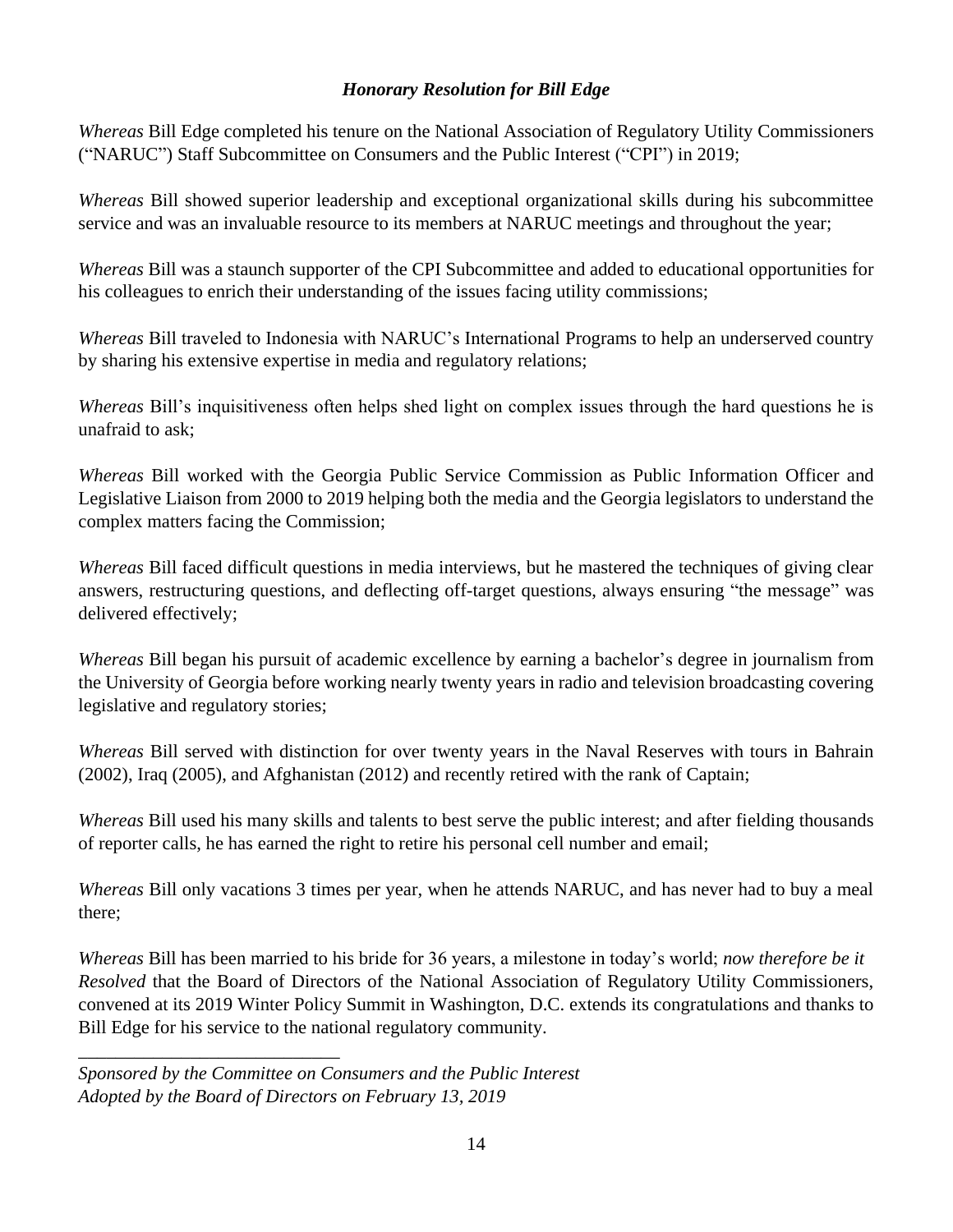#### *Resolution Honoring Wisconsin's Universal Service Fund Director, Jeffrey J. Richter*

*Whereas* Jeffrey J. Richter was born and raised in Madison, Wisconsin, graduated with a Bachelor of Arts degree in Political Science (1977) and a Master of Science degree in Water Resources Managements (1980) from the University of Wisconsin-Madison;

*Whereas* Jeffrey J. Richter began his 35-years of public service at the Wisconsin Public Service Commission as a Public Utility Rate Analyst in 1983; served from 1989 to 2012 as the Principal Telecommunications Analyst; and from 2012 to 2019 served as the Universal Service Fund Director;

*Whereas* Jeffrey J. Richter worked diligently through the deregulation of Customer Premises Equipment, followed by Customer Service Wiring and used his experience and background with Wisconsin's Citizens Utility Board, to work for customer protections to ease market transitions, including developing a process to make a smooth and timely transition from multi-party lines to one-party service in Wisconsin;

*Whereas* Jeffrey J. Richter created a funding mechanism for 911 in Wisconsin, and served as its acting director;

*Whereas* Jeffrey J. Richter served on the staff committee for the Federal Communications Commission's ("FCC") Federal-State Joint Board on Jurisdictional Separations, and maintains active service on the Federal-State Joint Conference on Advanced Telecommunications Services;

*Whereas* Jeffrey J. Richter advocated for access to telecommunications equipment for people with speech, hearing, and vision disabilities;

*Whereas* Jeffrey J. Richter was a primary developer of the forerunner of Lifeline in Wisconsin, and was instrumental in creation and evolution of Lifeline on the federal level;

*Whereas* Jeffrey J. Richter demonstrated vision and innovation in his efforts to verify customer eligibility for Lifeline as key to avoiding waste and fraud, and worked tirelessly to develop interagency partnerships to create the nationally-recognized CALER interface providing a real-time method of verifying Lifeline eligibility;

*Whereas* Jeffrey J. Richter represented Wisconsin's needs and requirements on the federal level with regard to USA's National Lifeline Verifier, in order to maintain the partnerships behind, and role of, the States' sophisticated, reliable and efficient CALER interface;

*Whereas* Jeffrey J. Richter, from 1995 to 2019, authored and collaborated on the drafting, revision, and updates of Wisconsin Administrative Rules specific to the Universal Service Fund, Lifeline, the Telecommunications Equipment Purchase Program, Link-Up, and Medical Tele-Equipment Grants;

*Whereas* Jeffrey J. Richter has demonstrated leadership through his transparent, objective, and timely actions to support and staff the Wisconsin Universal Service Fund Council, consisting of representatives from telecommunications companies, and organizations working with consumers such as health, social service, and nonprofit organizations;

*Whereas* Jeffrey J. Richter's prolific contributions to policy in the State of Wisconsin mirrored his reputation and activity at the national level;